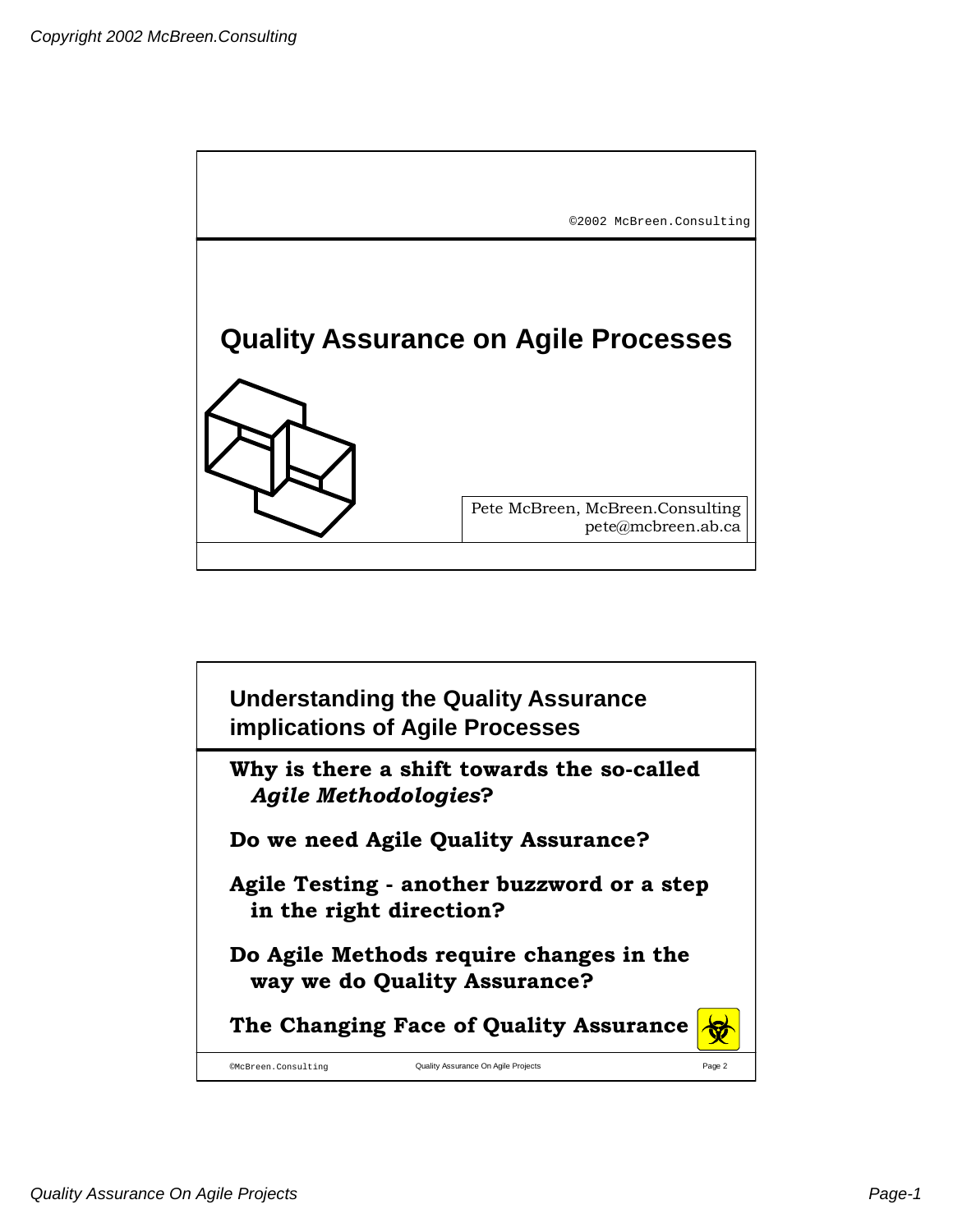

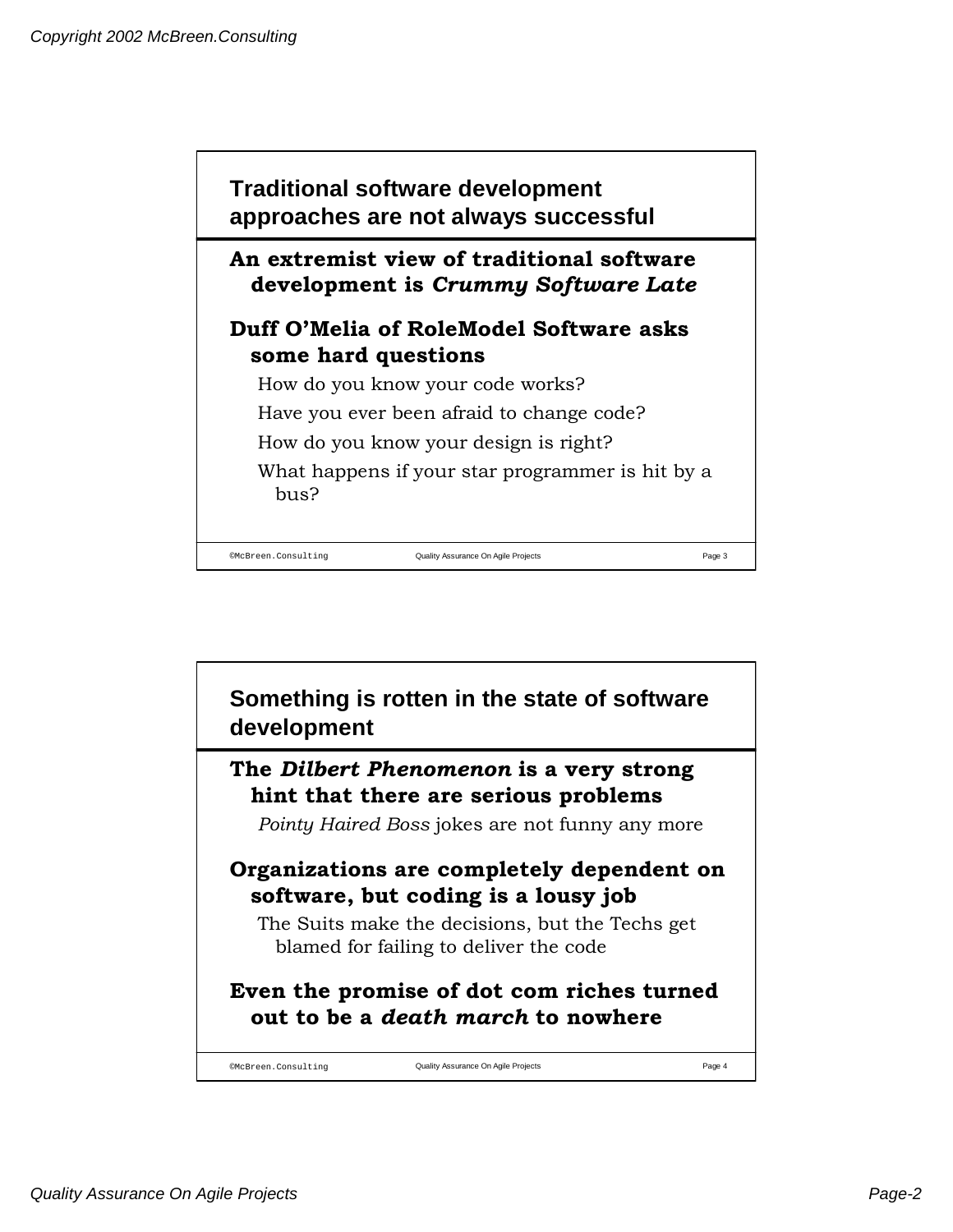

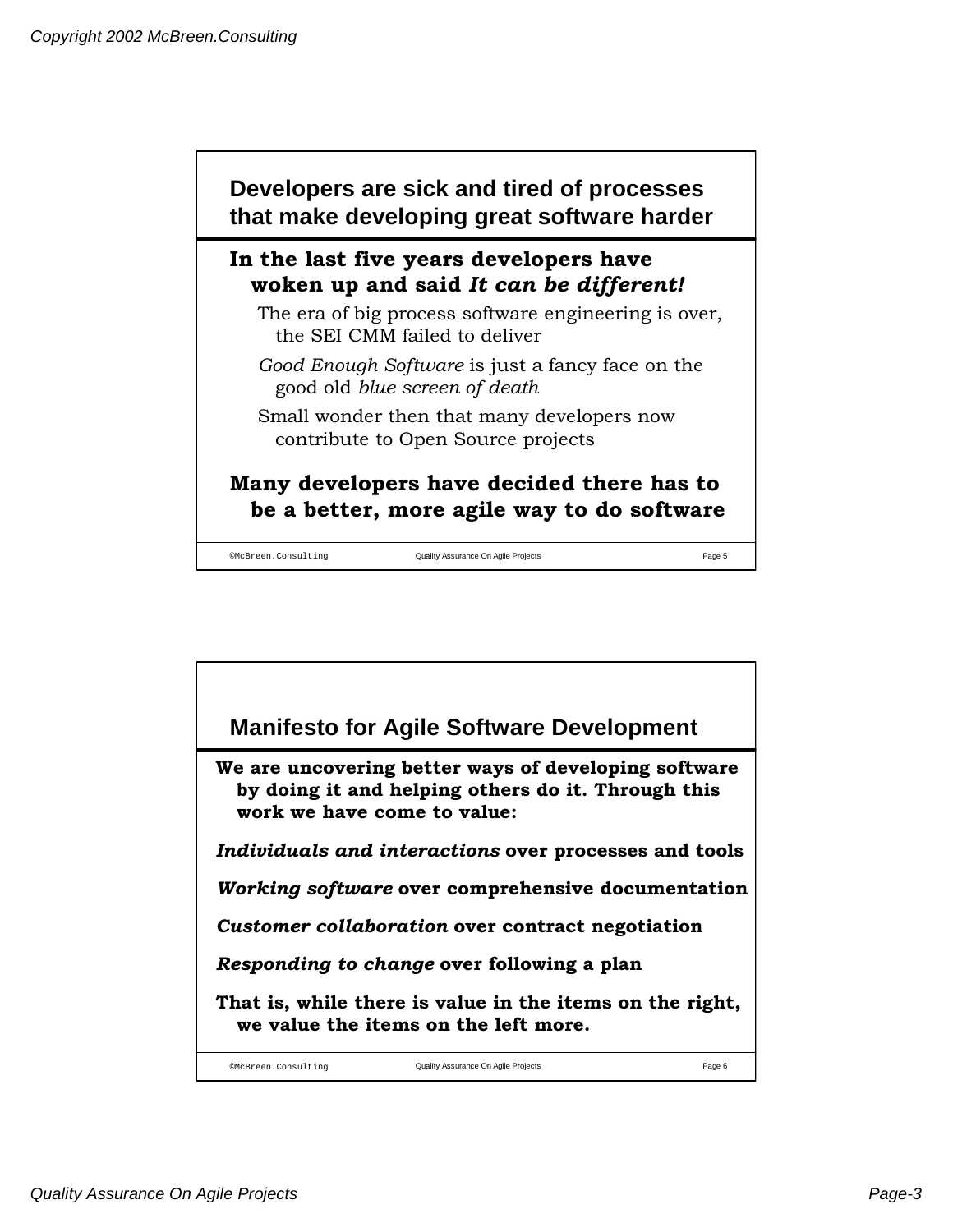**What is so different about these new Agile approaches? All put people and the interaction between**

**people as the main focus of attention**

**All embrace the idea that dealing with partial knowledge is the key to success**

**Their response to schedule pressure is to prioritize and focus on early delivery**

**They require extensive involvement by the project sponsors and users**

©McBreen.Consulting Quality Assurance On Agile Projects Page 7

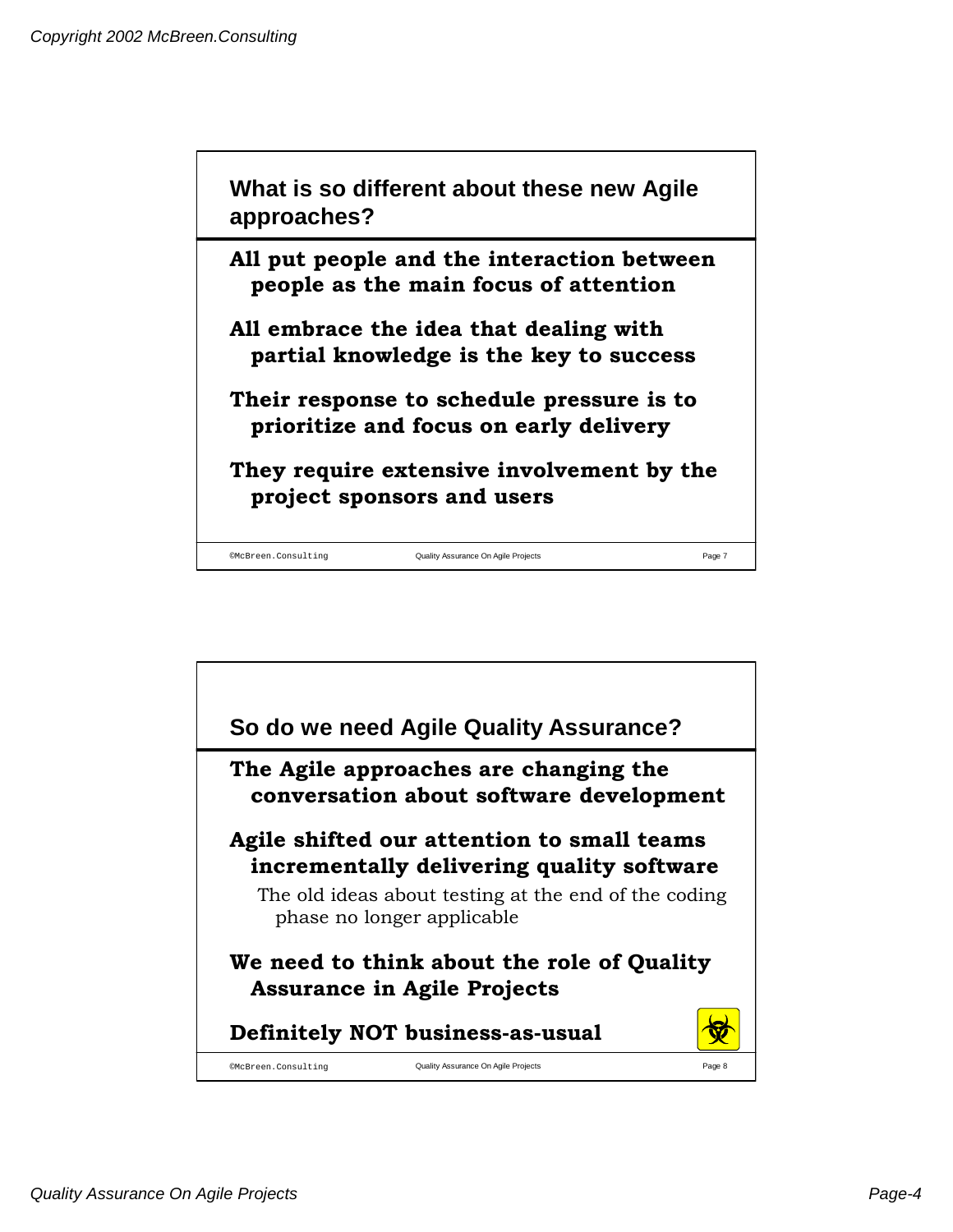

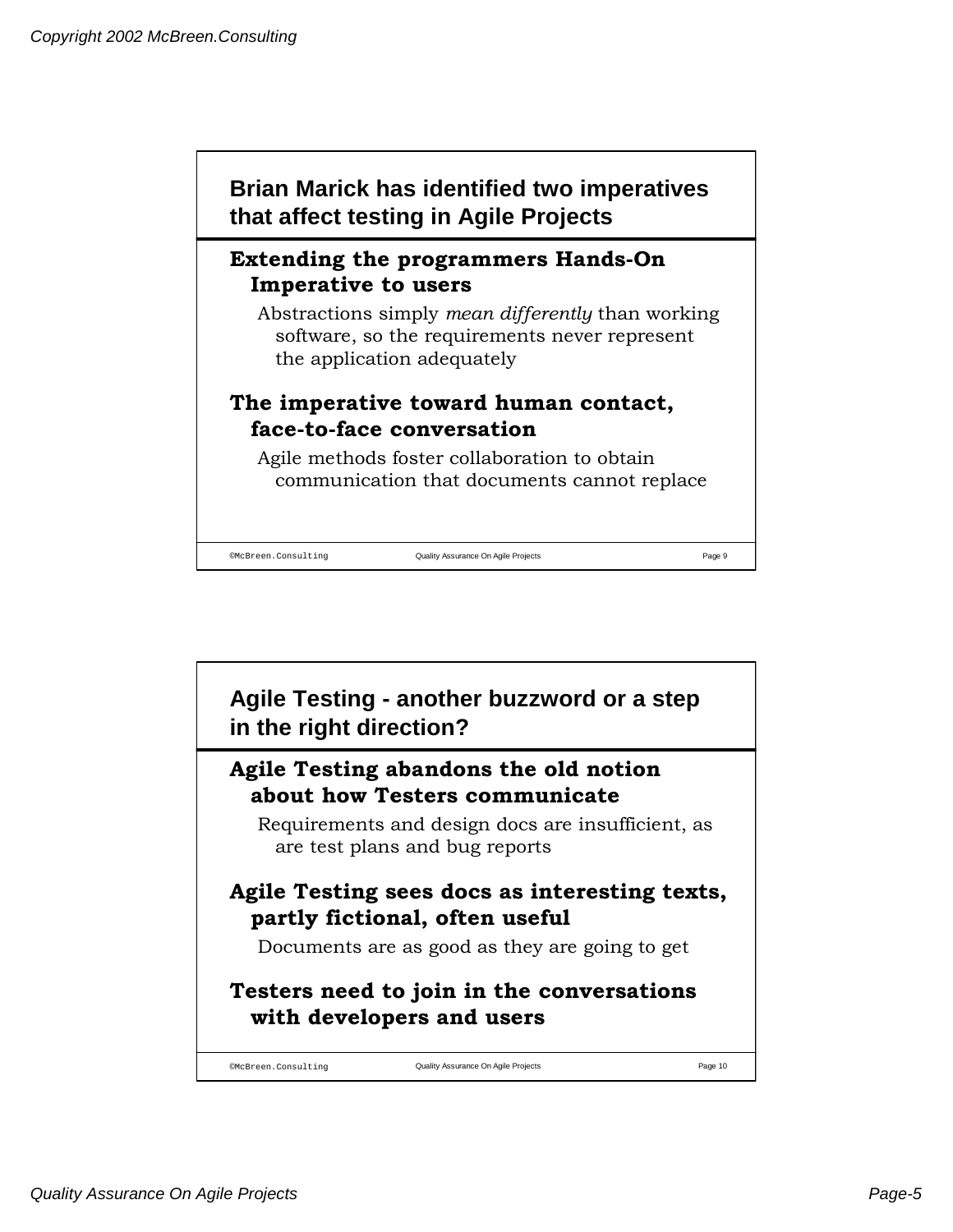

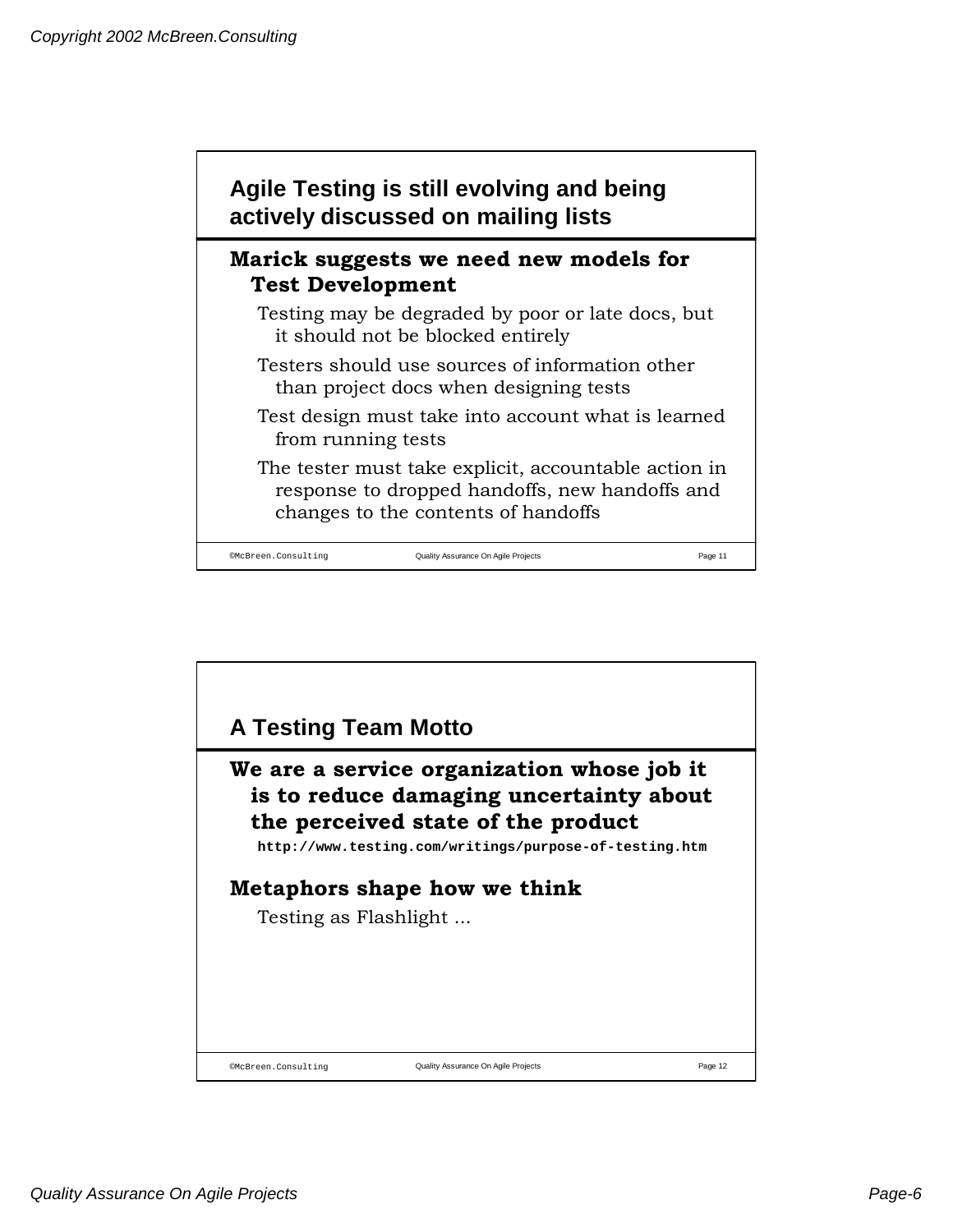

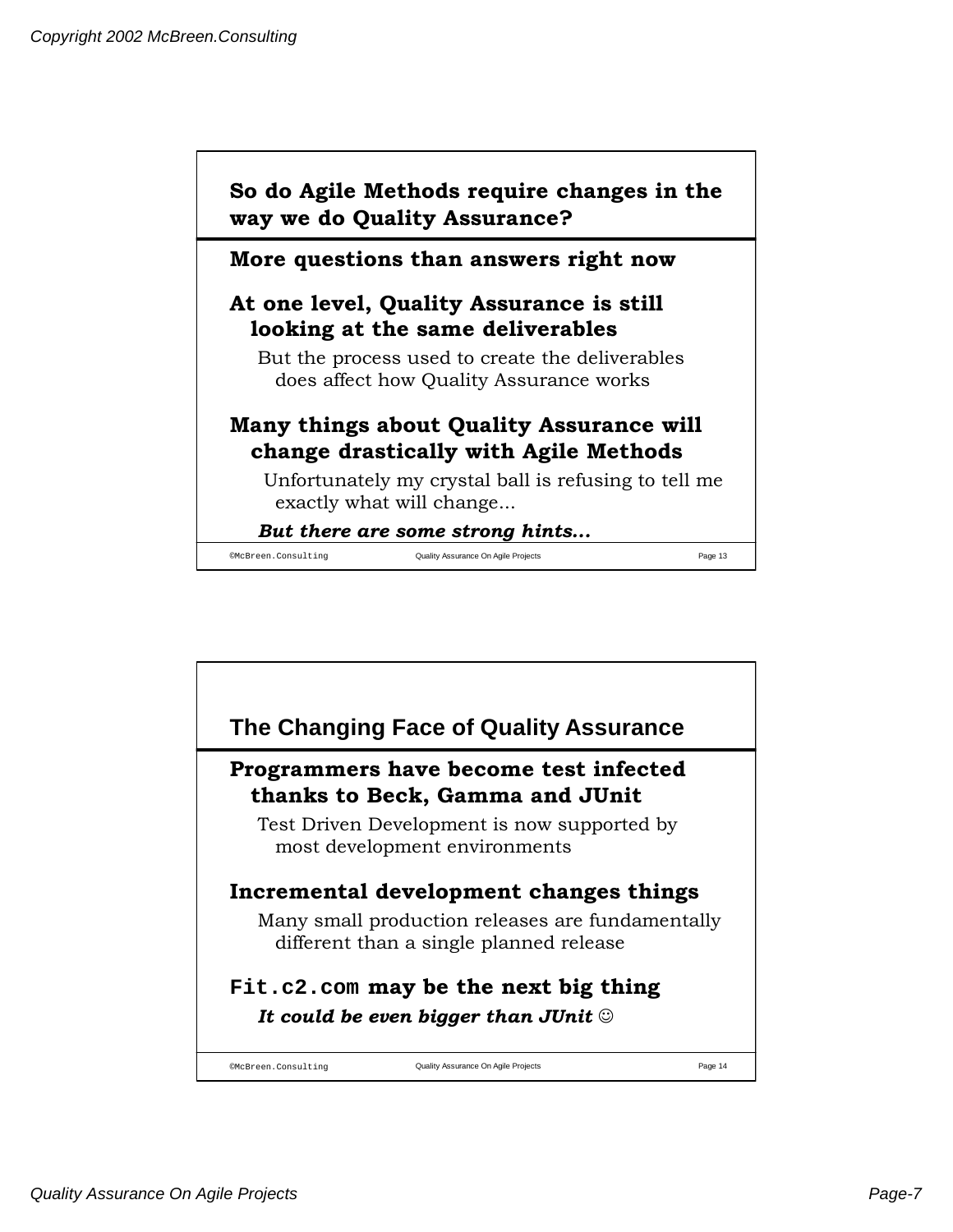